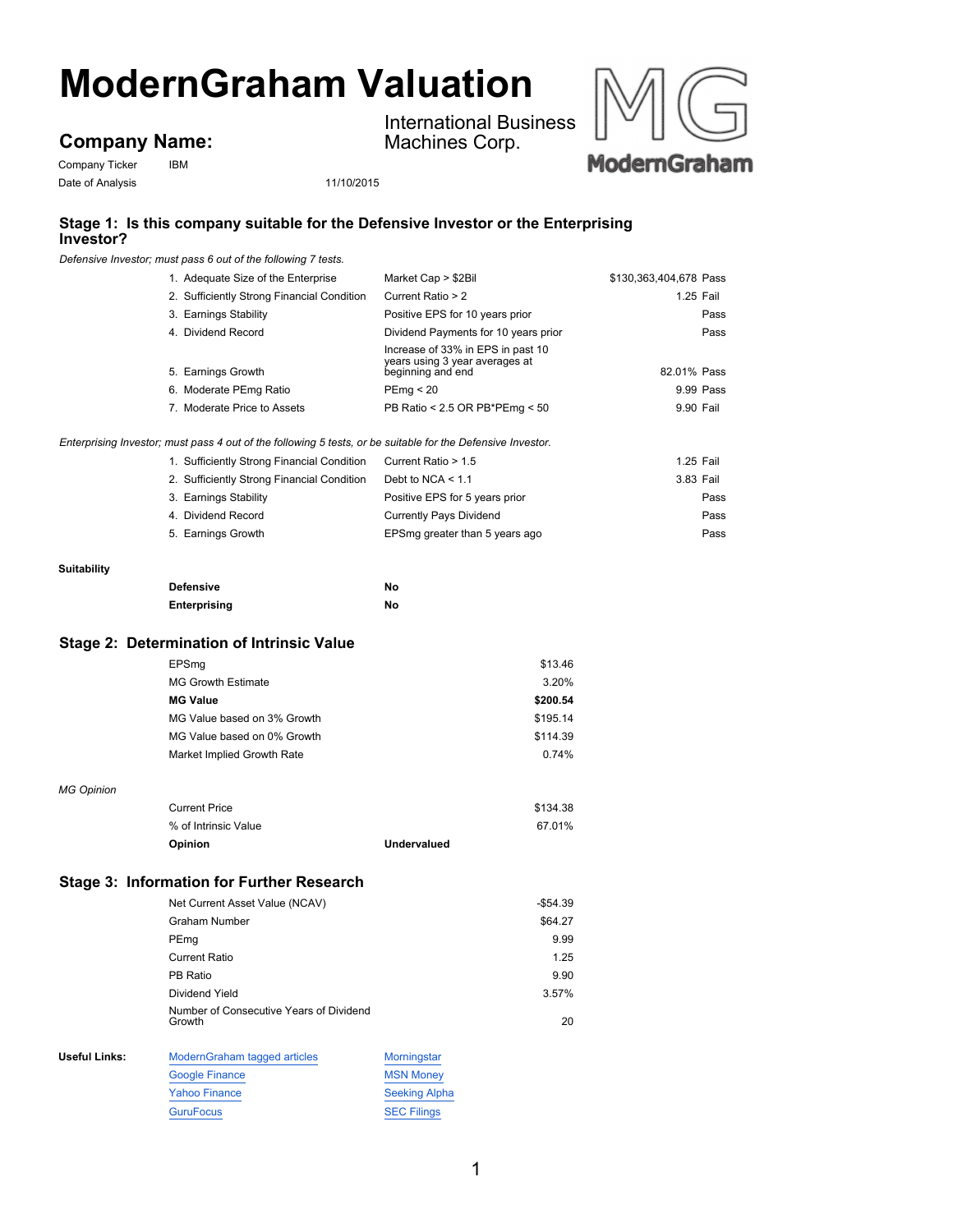| <b>EPS History</b>                  | <b>EPSmg History</b>                                 |
|-------------------------------------|------------------------------------------------------|
| <b>Next Fiscal Year</b><br>Estimate | \$13.53 Next Fiscal Year Estimate<br>\$13.46         |
| Dec14                               | \$11.90 Dec14<br>\$13.33                             |
| Dec13                               | \$14.94 Dec13<br>\$13.63                             |
| Dec12                               | \$14.37 Dec12<br>\$12.50                             |
| Dec11                               | \$13.06 Dec11<br>\$11.09                             |
| Dec10                               | \$11.52 Dec10<br>\$9.65                              |
| Dec <sub>09</sub>                   | \$10.01 Dec09<br>\$8.28                              |
| Dec <sub>08</sub>                   | \$8.89 Dec08<br>\$7.04                               |
| Dec07                               | \$7.18 Dec07<br>\$5.87                               |
| Dec <sub>06</sub>                   | \$6.11 Dec06<br>\$4.88                               |
| Dec05                               | \$4.87 Dec05<br>\$4.09                               |
| Dec04                               | \$4.38 Dec04<br>\$3.68                               |
| Dec <sub>03</sub>                   | \$4.32 Dec03<br>\$3.42                               |
| Dec <sub>02</sub>                   | \$1.39 Dec02<br>\$3.10                               |
| Dec01                               | \$3.69 Dec01<br>\$3.88                               |
| Dec00                               | \$4.44 Dec00<br>\$3.80                               |
| Dec99                               | \$4.12 Dec99<br>\$3.31                               |
| Dec98                               | \$3.29 Balance Sheet Information<br>Sep15            |
| Dec97                               | \$3.01 Total Current Assets<br>\$42,112,000,000      |
| Dec96                               | \$2.51 Total Current Liabilities<br>\$33,732,000,000 |
| Dec95                               | \$1.81 Long-Term Debt<br>\$32,122,000,000            |
|                                     | <b>Total Assets</b><br>\$108,649,000,000             |
|                                     | \$33,051,000,000<br>Intangible Assets                |
|                                     | <b>Total Liabilities</b><br>\$95,355,000,000         |